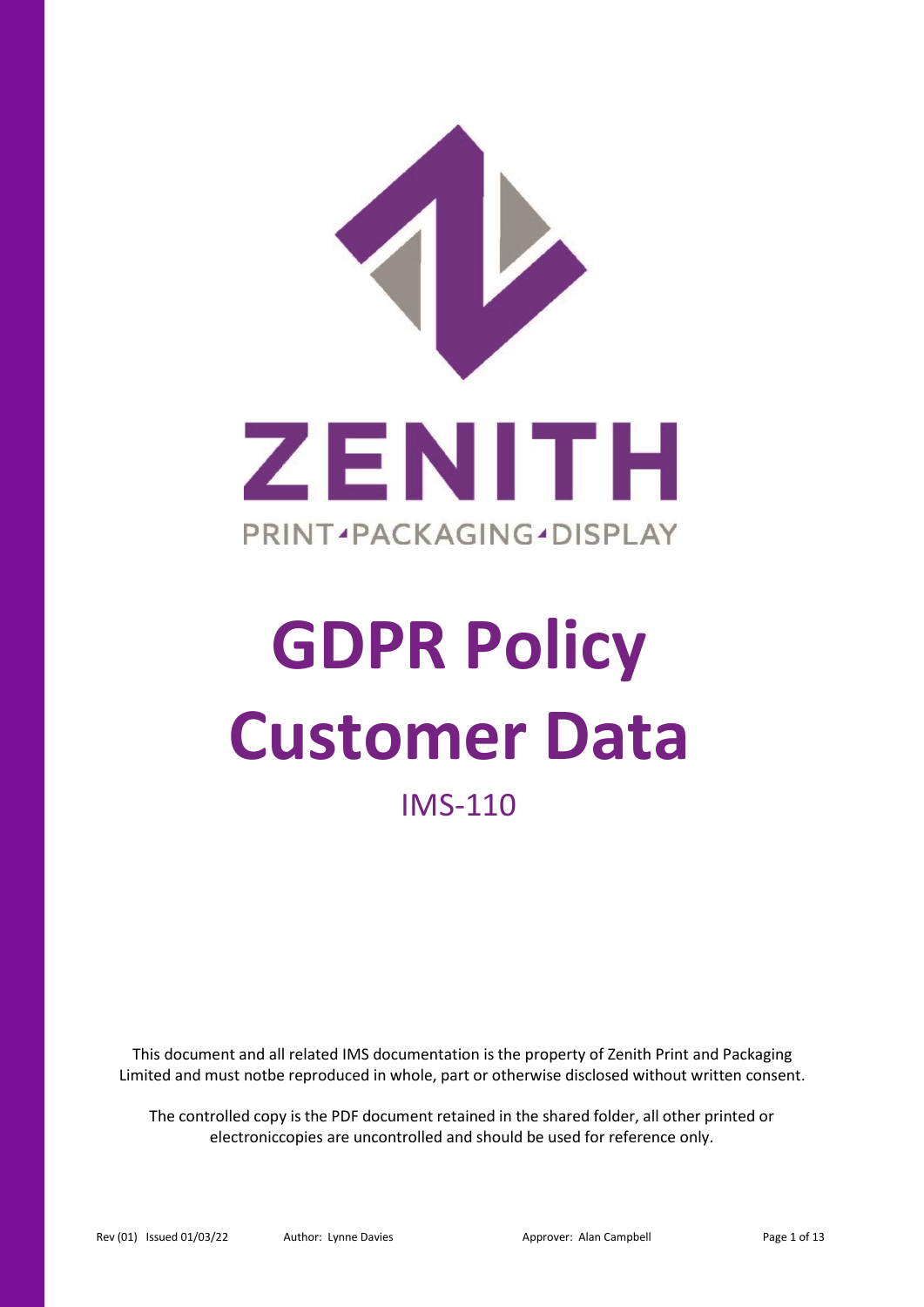# **Contents**

| 1. | Purpose                           |                                                | 03 |  |
|----|-----------------------------------|------------------------------------------------|----|--|
| 2. | Scope                             |                                                | 03 |  |
| 3. | <b>Policy Statement</b>           |                                                | 03 |  |
|    | 3.1.                              | Governance                                     | 03 |  |
|    | 3.2                               | <b>Data Protection Principles</b>              | 05 |  |
|    | 3.3.                              | <b>Data Collection</b>                         | 06 |  |
|    | 3.4.                              | Data Use                                       | 07 |  |
|    | 3.5.                              | Data Retention                                 | 09 |  |
|    | 3.6.                              | Data Protection                                | 10 |  |
|    | 3.7.                              | Data Subject Request                           | 10 |  |
|    | 3.8.                              | Law Enforcement Requests and Disclosures       | 11 |  |
|    | 3.9.                              | <b>Data Protection Training</b>                | 11 |  |
|    | 3.10.                             | <b>Data Transfers</b>                          | 11 |  |
|    | 3.11.                             | <b>Complaints Handling</b>                     | 11 |  |
|    | 3.12.                             | <b>Breach Reporting</b>                        | 12 |  |
| 4. | <b>Roles and Responsibilities</b> |                                                | 12 |  |
|    | 4.1.                              | Implementation                                 | 12 |  |
|    | 4.2.                              | Support, Advice and Communication              | 12 |  |
| 5. | Review                            |                                                | 12 |  |
| 6. | <b>Records Management</b><br>12   |                                                |    |  |
| 7. | <b>Terms and Definitions</b>      |                                                | 13 |  |
| 8. |                                   | <b>Related Legislation and Documents</b><br>13 |    |  |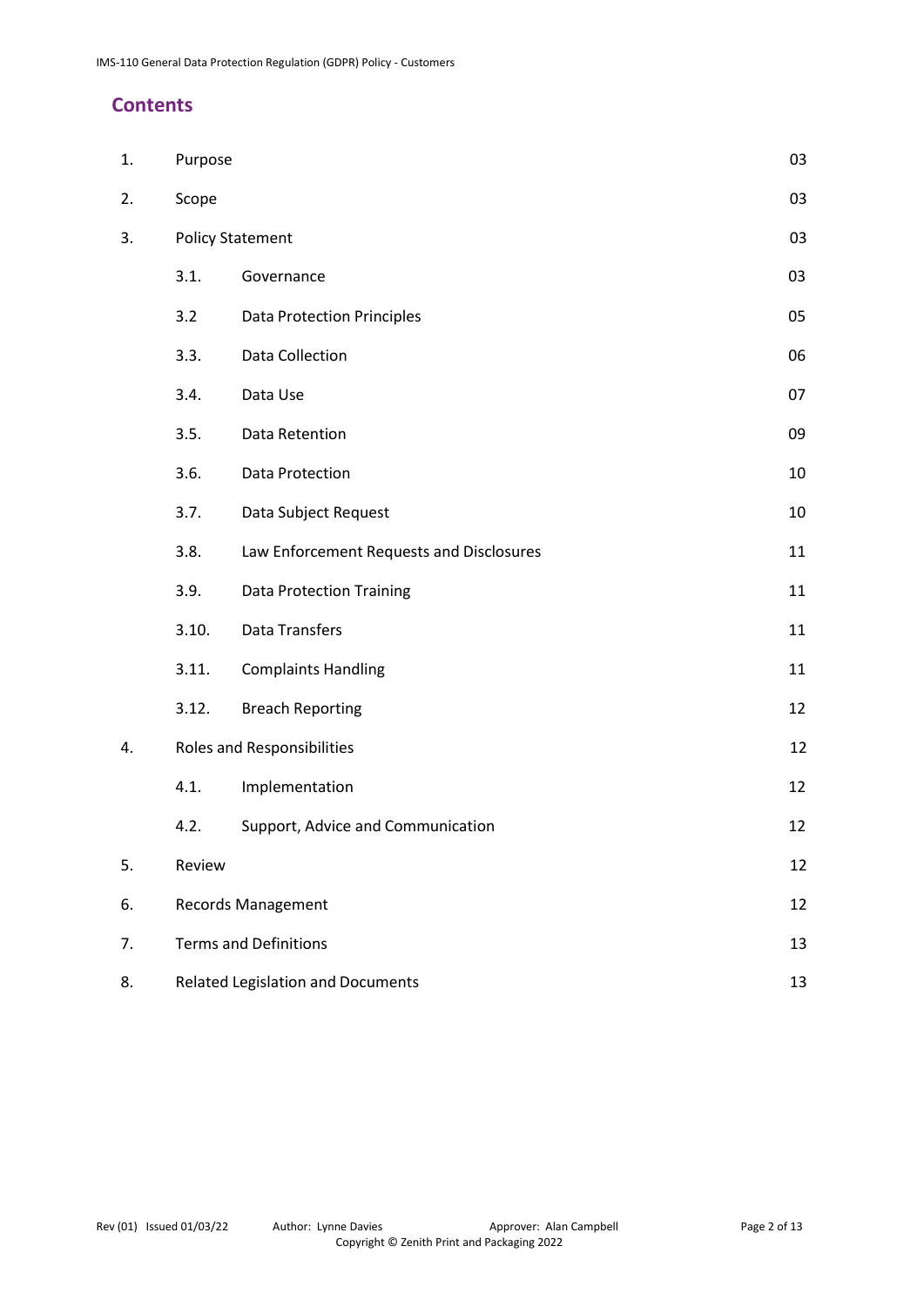# **1: Purpose**

This policy establishes an effective, accountable and transparent framework for ensuring compliancewith the requirements of the General Data Protection Regulation (GDPR).

# **2: Scope**

This policy applies to all Company (Zenith Print Group) employees and third parties responsible for the processing of personal data on behalf of the Company's services/entities.

# **3: Policy Statement**

The Company is committed to conducting its business in accordance with all applicable data protection laws and regulations and in line with the highest standards of ethical conduct.

This policy sets forth the expected behaviours of the Company's employees and third parties in relation to the collection, use, retention, transfer, disclosure and destruction of any personal data belonging to the Company (i.e. the data subject).

Personal data is any information (including opinions and intentions) that relates to an identified or identifiable natural person. Personal data is subject to certain legal safeguards and other regulations that impose restrictions on how organisations may process personal data. An organisation that handles personal data and makes decisions about its use is known as a Data Controller.

The Company, as a Data Controller, is responsible for ensuring compliance with the data protection requirements outlined in this policy. Non- compliance may expose the Company to complaints, regulatory action, fines and/or reputational damage.

The Company's leadership is fully committed to ensuring continued and effective implementation of this policy and expects all their employees and third parties to share in this commitment. Any breach of this policy will be taken seriously and may result in disciplinary action or businesssanction.

#### **3.1. Governance**

#### 3.1.1. Data Protection Officer

To demonstrate our commitment to data protection, and to enhance the effectiveness of our compliance efforts, the Company has appointed a Data Protection Officer. The Data Protection Officer operates with independence and is supported by suitably skilled individuals granted all necessary authority. The Data Protection Officer reports to the Company's board of Directors. The Data Protection Officer's dutiesinclude:

- Informing and advising the Company and its employees who carry out processing pursuant to data protection regulations, national law or European Union-based data protection provisions.
- Ensuring the alignment of this policy with data protection regulations, national law orEuropean Union based data protection provisions.
- Providing guidance with regards to carrying out Data Protection Impact Assessments(DPIAS).
- Acting as a point of contact for and cooperating with DPIAS.
- Determining the need for notifications to one or more DPAS because of the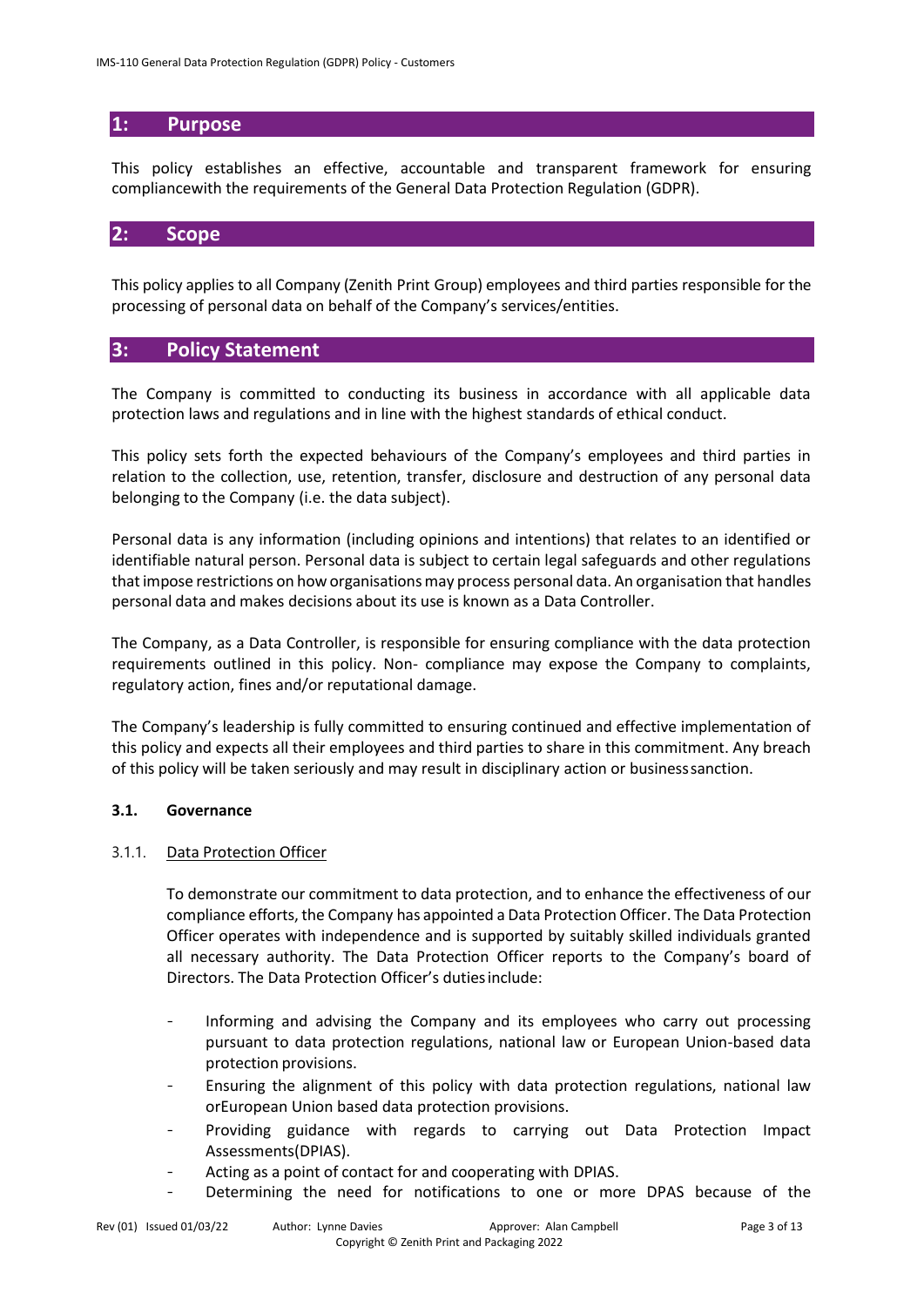Company's current or intended personal data processing activities.

- Making and keeping current notifications to one or more DPAS because of the Company's current or intended personal data processing activities.
- The establishment and operation of a system providing prompt and appropriate responses to data subject requests.
- Informing senior managers, officers, and directors of the Company of any potential corporate, civil and criminal penalties that may be levied against the Company and/or itsemployees for violation of applicable data protection laws.
- Ensuring establishment of procedures and standard contractual provisions for obtainingcompliance with this Policy by any third party who:
	- Provides personal data to a the Company's service/entity.
	- Receives personal data from a the Company's service/entity.
	- Has access to personal data collected or processed by a the Company.

#### 3.1.2. Data Protection by Design

To ensure that all data protection requirements are identified and addressed when designing new systems or processes and/or when reviewing or expanding existing systems or processes, each of them must go through an approval process before continuing. Each the Company service/entity must ensure that a Data Protection Impact Assessment (DPIA) is conducted, in cooperation with the Data Protection Officer, for all new and/or revised systems or processesfor which it responsibility.

The subsequent findings of the DPIA must then be submitted to the CEO for review and approval. Where applicable, the Information Technology (IT) department, as part of its IT system and application design review process, will cooperate with the Data Protection Officerto assess the impact of any new technology uses on the security of personal data.

#### 3.1.3. Compliance Monitoring

To confirm that an adequate level of compliance that is being achieved by all the Company services/entities in relation to this policy, the Data Protection Officer will carry out an annual data protection compliance audit for all such services/entities. Each audit will, as a minimum, assess:

Compliance with policy in relation to the protection of personal data, including:

- The assignment of responsibilities.
- Raising awareness.
- Training of employees.

The effectiveness of data protection-related operational practices, including:

- Data subject rights.
- Personal data transfers.
- Personal data incident management.
- Personal data complaints handling.
- The level of understanding of data protection policies and privacy notices.
- The currency of data protection policies and privacy notices.
- The accuracy of personal data being stored.
- The conformity of data processor activities.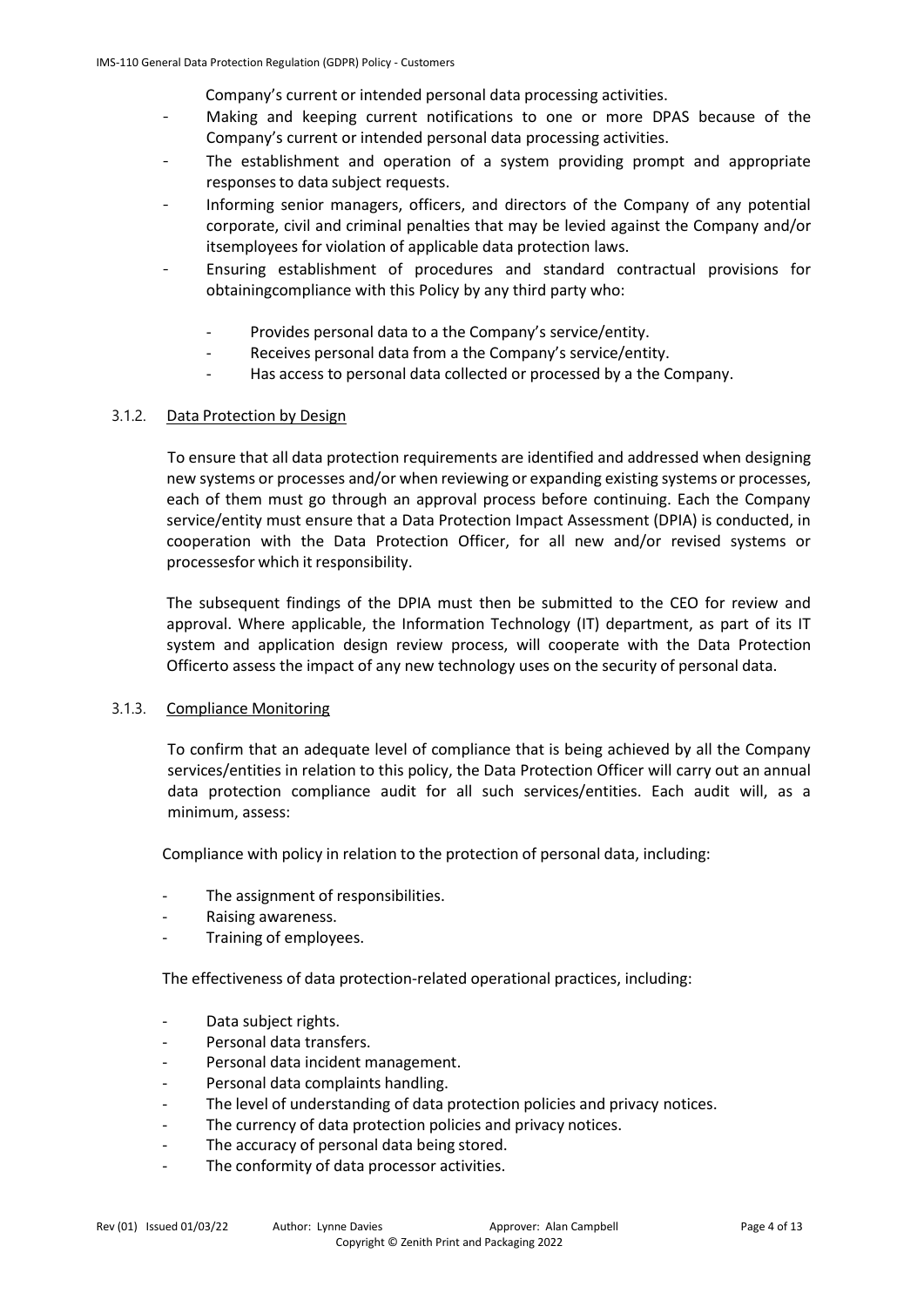- The adequacy of procedures for redressing poor compliance and personal data breaches.

The Data Protection Officer, in cooperation with key business stakeholders from each the Company service/entity, will devise a plan with a schedule for correcting any identified deficiencies within a defined and reasonable time frame. Any major deficiencies and good practice identified will be reported to, monitored and shared by the Company's executive team.

#### **3.2. Data Protection Principles**

The Company has adopted the following principles to govern its collection, use, retention, transfer, disclosure and destruction of personal data:

Principle 1: Lawfulness, Fairness and Transparency: Personal data shall be processed lawfully, fairly and in a transparent manner in relation to the data subject. This means that the Company must tell the data subject what processing will occur (transparency), the processing must match the description given to the data subject (fairness), and it must be for one of the purposes specified in the applicable data protection regulation (lawfulness).

Principle 2: Purpose Limitation: Personal data shall be collected for specified, explicit and legitimate purposes and not further processed in a manner that is incompatible with those purposes. This means the Company must specify exactly what the personal data collected will be used for and limit the processing of that personal data to only what is necessary to meet the specified purpose.

Principle 3: Data Minimisation: Personal data shall be adequate, relevant and limited to what is necessary in relation to the purposes for which they are processed. This means the Companymust not store any personal data beyond what is strictly required.

Principle 4: Accuracy: Personal data shall be accurate and, kept up to date. This means the Company must have processes in place for identifying and addressing out-of-date, incorrect and redundant personal data.

Principle 5: Storage Limitation: Personal data shall be kept in a form that permits identificationof data subjects for no longer than is necessary for the purposes for which the personal data is processed. This means the Company must, wherever possible, store personal data in a way that limits or prevents identification of the data subject.

Principle 6: Integrity and Confidentiality: Personal data shall be processed in a manner that ensures appropriate security of the personal data, including protection against unauthorised or unlawful processing, and against accidental loss, destruction or damage. the Company must use appropriate technical and organisational measures to ensure the integrity and confidentiality of personal data is maintained at all times.

Principle 7: Accountability: The Data Controller shall be responsible for, and be able to demonstrate compliance. This means the Company must demonstrate that the six data protection principles (outlined above) are met for all personal data for which it is responsible.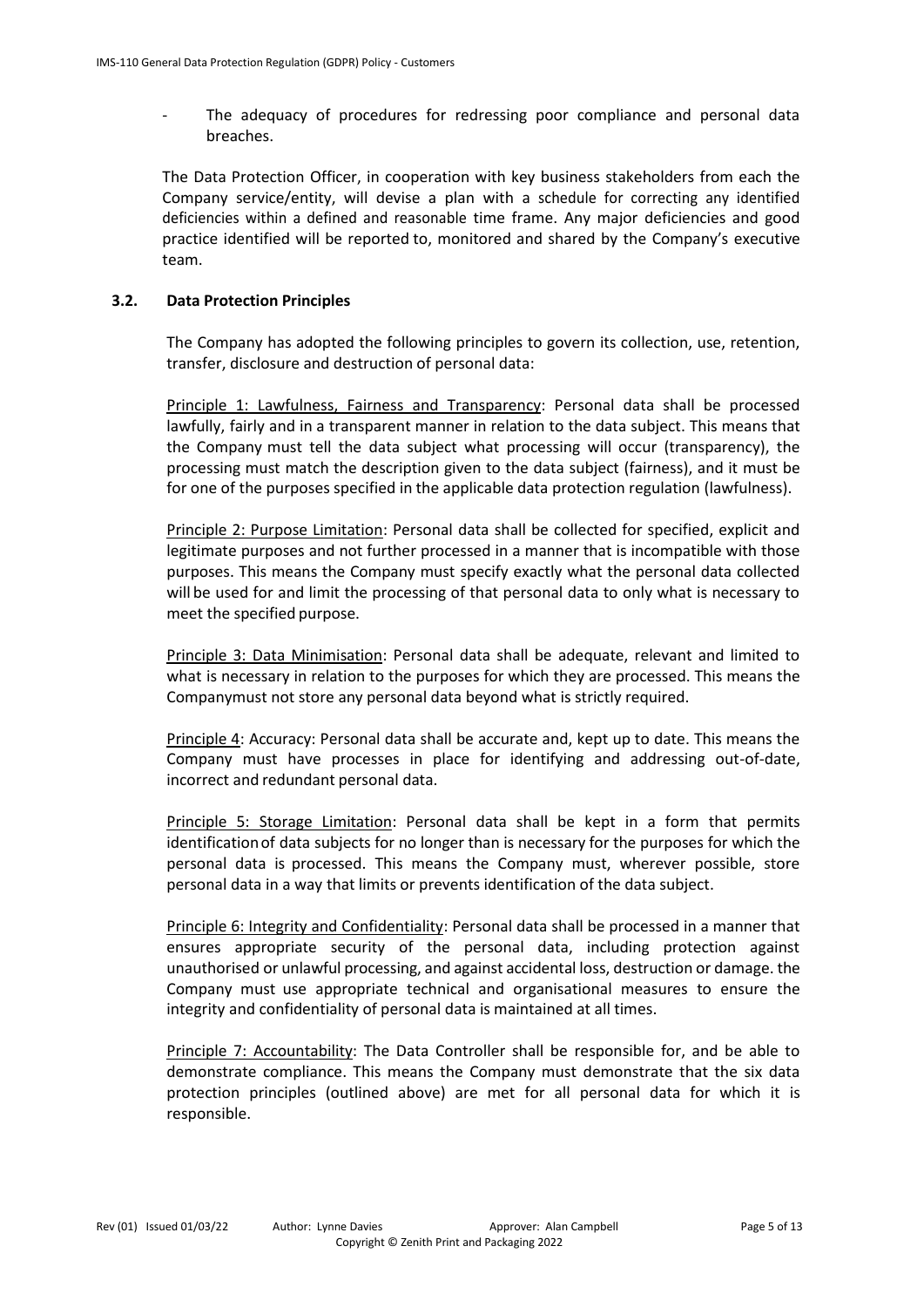#### **3.3. Data Collection**

#### 3.3.1. Data Source

Personal data should be collected only from the data subject unless one of the following apply:

- The nature of the business purpose necessitates collection of the personal data fromother persons or bodies.
- The collection must be carried out under emergency circumstances in order to protectthe vital interests of the data subject or to prevent serious loss or injury to another person.

If personal data is collected from someone other than the data subject, the data subject mustbe informed of the collection unless one of the following apply:

- The data subject has received the required information by other means.
- The information must remain confidential owing to a professional secrecy obligation.
- A national law expressly provides for the collection, processing or transfer of the personaldata.

Where it has been determined that notification to a data subject is required, notification shouldoccur promptly, but in no case later than:

- One calendar month from the first collection or recording of the personal data.
- At the time of first communication if used for communication with the data subject.
- At the time of disclosure if disclosed to another recipient.

#### 3.3.2. Data Subject Consent

Each the Company service/entity will obtain personal data only by lawful and fair means and, where appropriate with the knowledge and consent of the individual concerned. Where a need exists to request and receive the consent of an individual prior to the collection, use or disclosure of their personal data, the Company is committed to seeking such consent. The Data Protection Officer, in cooperation with other relevant business representatives, shall establish a system for obtaining and documenting data subject consent for the collection, processing, and/or transferof their personal data.

#### 3.3.3. Data Subject Notification

Each the Company service/entity will, when required by applicable law, contract, or where it considers that it is reasonably appropriate to do so, provide data subjects with information as to the purpose of the processing of their personal data. When the data subject is asked to give consent to the processing of personal data and when any personal data is collected fromthe data subject, all appropriate disclosures will be made, in a manner that draws attention tothem, unless one of the following apply:

- The data subject already has the information.
- A legal exemption applies to the requirements for disclosure and/or consent. The disclosures may be given orally, electronically or in writing. If given orally, the person making the disclosures should use a suitable script or form approved in advance by the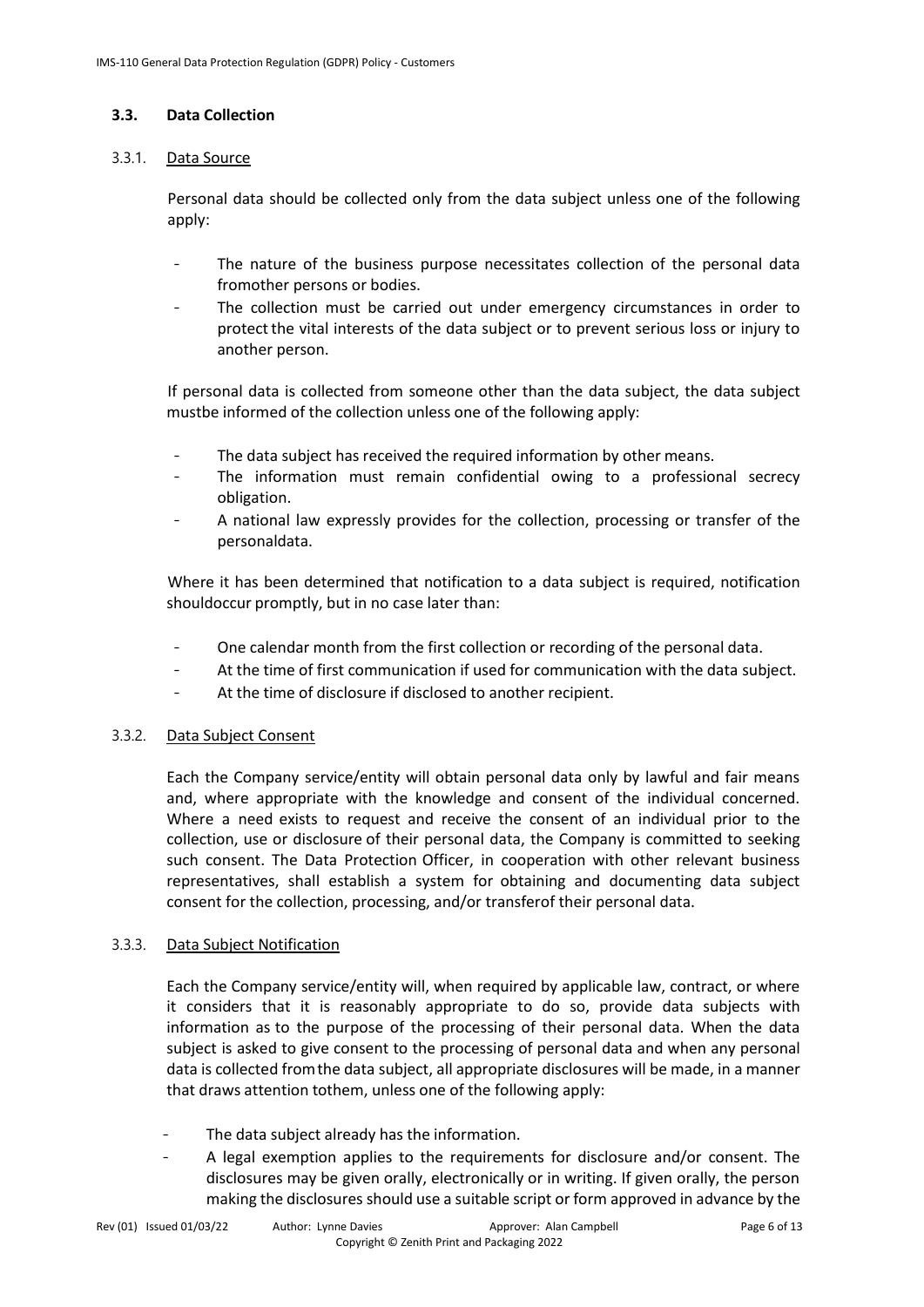Data Protection Officer. The associated receipt or form should be retained, along with a record of the facts, date, content, and method of disclosure.

#### 3.3.4. External Privacy Notices

Each external website provided by the Company will include an online 'Privacy Notice' and an

online 'Cookie Notice' fulfilling the requirements of applicable law.

#### **3.4. Data Use**

#### 3.4.1. Data Processing

The Company uses the personal data of its contacts for the following broad purposes:

- The general running and business administration of the Company services/entities.
- To provide services to the Company's stakeholders.
- The ongoing administration and management of customer services.
- The use of a contact's information should always be considered from their perspective and whether the use will be within their expectations or if they are likely to object. For example, it would clearly be within a contact's expectations that their details will be used by the Company to respond to a contact request for information about the products and services on offer. However, it will not be within their reasonable expectations that the Company would then provide their details to third parties for marketing purposes.

Each the Company service/entity will process personal data in accordance with all applicable laws and applicable contractual obligations. More specifically, the Company will not process personal data unless at least one of the following requirements are met:

- The data subject has given consent to the processing of their personal data for one or more specific purposes.
- Processing is necessary for the performance of a contract to which the data subject is party or in order to take steps at the request of the data subject prior to entering into acontract.
- Processing is necessary for compliance with a legal obligation to which the Data Controller is subject.
- Processing is necessary in order to protect the vital interests of the data subject or of another natural person.
- Processing is necessary for the performance of a task carried out in the public interest or in the exercise of official authority vested in the Data Controller.
- Processing is necessary for the purposes of the legitimate interests pursued by the Data Controller or by a third party (except where such interests are overridden by the interests or fundamental rights and freedoms of the data subject, in particular where the data subject is a child).
- There are some circumstances in which personal data may be further processed for purposes that go beyond the original purpose for which the personal data was collected. When making a determination as to the compatibility of the new reason for processing, guidance and approval must be obtained from the Data Protection Officerbefore any such processing may commence.
- In any circumstance where consent has not been gained for the specific processing in question, the Company will address the following additional conditions to determine the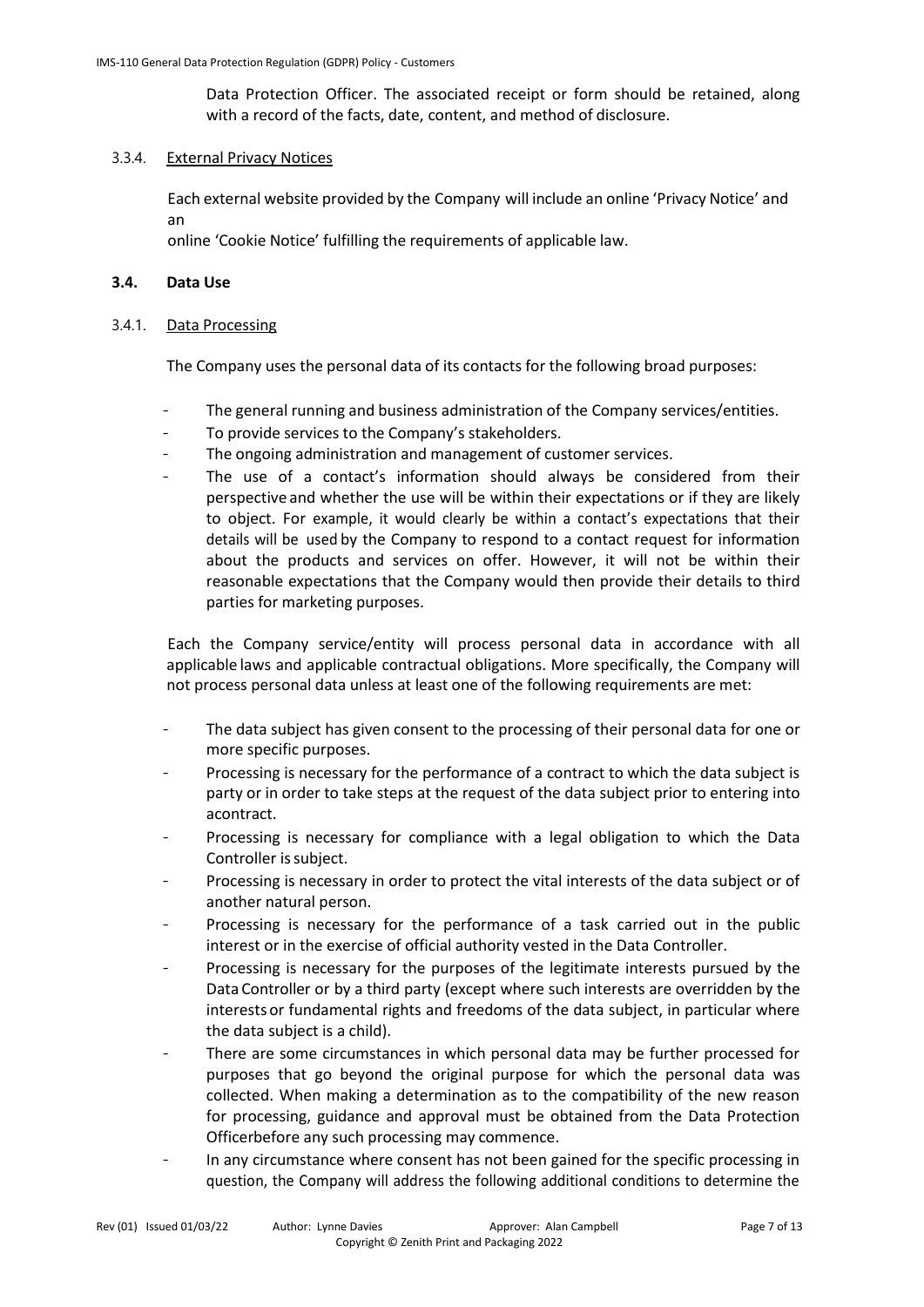fairness and transparency of any processing beyond the original purpose for which thepersonal data was collected, any link between the purpose for which the personal datawas collected and the reasons for intended further processing.

- The context in which the personal data has been collected, particularly regarding the relationship between data subject and the Data Controller.
- The nature of the personal data, particularly whether special categories of data are being processed, or whether personal data related to criminal convictions and offencesare being processed.
- The possible consequences of the intended further processing for the data subject.

The existence of appropriate safeguards pertaining to further processing, which may includeencryption, anonymisation or pseudonymisation.

#### 3.4.2. Special Categories of Data

The Company will only process special categories of data (also known as sensitive data) wherethe data subject expressly consents to such processing or where one of the following conditions apply:

- The processing relates to personal data that has already been made public by the datasubject.
- The processing is necessary for the establishment, exercise or defence of legal claims.
- The processing is specifically authorised or required by law.
- The processing is necessary to protect the vital interests of the data subject or of another natural person where the data subject is physically or legally incapable of givingconsent.
- Further conditions, including limitations, based upon national law related to the processing of genetic data, biometric data or data concerning health.

In any situation where special categories of data are to be processed, prior approval must be obtained from the Data Protection Officer, and the basis for the processing clearly recorded with the personal data in question. Where special categories of data are being processed, the Company will adopt additional protection measures.

#### 3.4.3. Children's Data

Children under the age of 14 are unable to consent to the processing of personal data for information society services (any service normally provided for payment, by electronic means and at the individual request of a recipient of services). Consent must be sought from the person who holds parental responsibility over the child. However, it should be noted that whereprocessing islawful under other grounds, consent need not be obtained from the child or theholder of parental responsibility.

#### 3.4.4. Data Quality

Each the Company service/entity will adopt all necessary measures to ensure that the personal data it collects and processes is complete and accurate in the first instance, and is updated to reflect the current situation of the data subject. The measures adopted by the Company to ensure data quality include:

Correcting personal data known to be incorrect, inaccurate, incomplete, ambiguous, misleading or outdated, even if the data subject does not request rectification.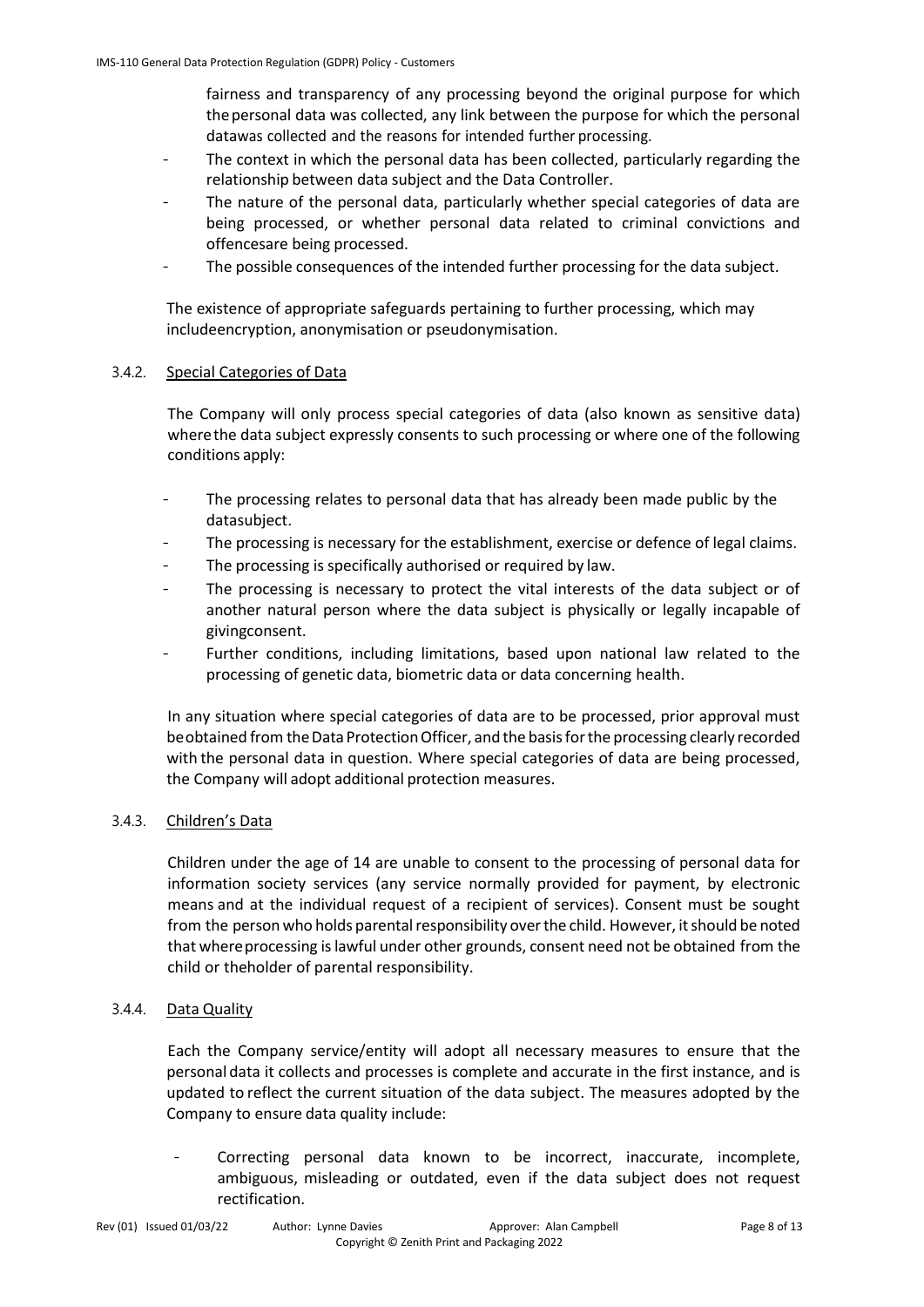- Keeping personal data only for the period necessary to satisfy the permitted uses orapplicable statutory retention period.
- The removal of personal data if in violation of any of the data protection principles orif the personal data is no longer required.
- Restriction, rather than deletion of personal data, insofar as:
	- A law prohibits erasure.
	- Erasure would impair legitimate interests of the data subject.
	- The data subject disputes that their personal data is correct, and it cannot be clearly ascertained whether their information is correct or incorrect.

#### 3.4.5. Profiling and Automated Decision Making

The Company will only engage in profiling and automated decision-making where it is necessary to enter into, or to perform, a contract with the data subject or where it is authorised by law. Where a the Company service/entity utilises profiling and automated decision-making, this will be disclosed to the relevant data subjects. In such cases the data subject will be giventhe opportunity to:

- Express their point of view.
- Obtain an explanation for the automated decision.
- Review the logic used by the automated system.
- Supplement the automated system with additional data.
- Have a human carry out a review of the automated decision.
- Contest the automated decision.

Object to the automated decision-making being carried out. Each the Company service/entitymust also ensure that all profiling and automated decision-making relating to a data subject is based on accurate data.

#### 3.4.6. Digital Marketing

As a general rule, the Company will not send promotional or direct marketing material to a the Company contact through digital channels such as mobile phones, email and the Internet, without first obtaining their consent. Any the Company service/entity wishing to carry out a digital marketing campaign without obtaining prior Consent from the data subject must first have it approved by the Data Protection Officer. Where personal data processing is approved for digital marketing purposes, the data subject must be informed at the point of first contact that they have the right to object, at any stage, to having their data processed for such purposes.

If the data subject puts forward an objection, digital marketing related processing of their personal data must cease immediately, and their details should be kept on a suppression list with a record of their opt-out decision, rather than being completely deleted. It should be noted that where digital marketing is carried out in a 'business to business' context, there is no legal requirement to obtain an indication of Consent to carry out digital marketing to individuals provided that they are given the opportunity to opt-out.

#### **3.5. Data Retention**

To ensure fair processing, personal data will not be retained by the Company for longer thannecessary in relation to the purposes for which it was originally collected, or for which it was further processed. The length of time for which the Company services/entities need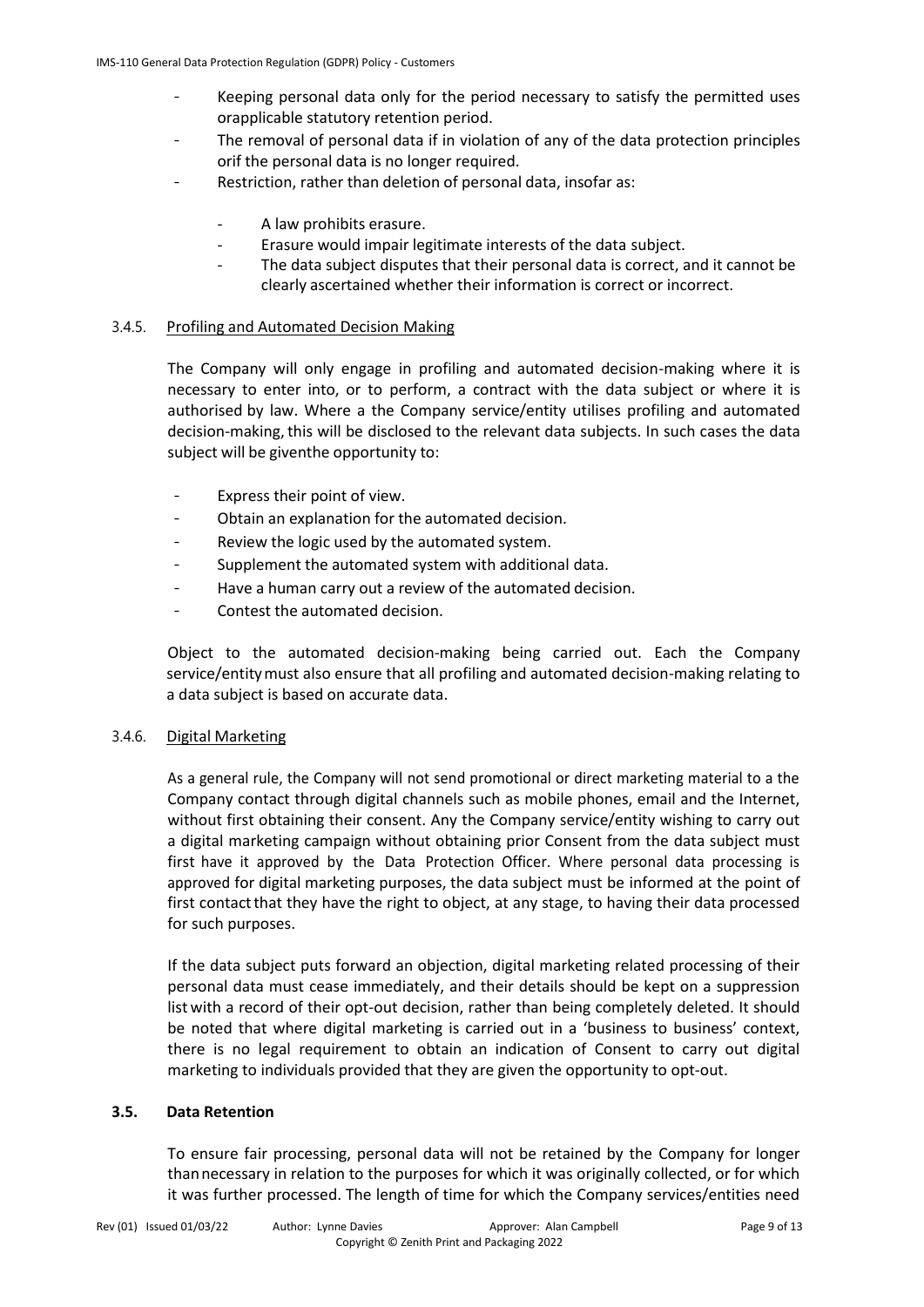to retainpersonal data is set out in the Company's Data Retention Policy.

This takes into account the legal and contractual requirements, both minimum and maximum,that influence the retention periods set forth in the schedule. All personal data should be deleted or destroyed as soon as possible where it has been confirmed that there is no longera need to retain it.

#### **3.6. Data Protection**

Each the Company service/entity will adopt physical, technical, and organisational measures to ensure the security of personal data. This includes the prevention of loss or damage, unauthorised alteration, access or processing, and other risks to which it may be exposed by virtue of human action or the physical or natural environment. A summary of personal data- related security measures is provided below:

- Prevent unauthorised persons from gaining access to data processing systems in which personal data is processed.
- Prevent persons entitled to use a data processing system from accessing personal data beyond their needs and authorisations.
- Ensure that personal data in the course of electronic transmission during transport cannot be read, copied, modified or removed without authorisation.
- Ensure that access logs are in place to establish whether, and by whom, the personaldata was entered into, modified on or removed from a data processing system.
- Ensure that in the case where processing is carried out by a Data Processor, the data can be processed only in accordance with the instructions of the Data Controller.
- Ensure that personal data is protected against undesired destruction or loss.
- Ensure that personal data collected for different purposes can and is processed separately.
- Ensure that personal data is not kept longer than necessary.

#### **3.7. Data Subject Requests**

The Data Protection Officer will establish a system to enable and facilitate the exercise of datasubject rights related to:

- Information access.
- Objection to processing.
- Objection to automated decision-making and profiling.
- Restriction of processing.
- Data portability.
- Data rectification.
- Data erasure.

If an individual makes a request relating to any of the rights listed above, the Company will consider each such request in accordance with all applicable data protection laws and regulations. No administration fee will be charged for considering and/or complying with sucha request unless the request is deemed to be unnecessary or excessive in nature.

It should be noted that situations may arise where providing the information requested by a data subject would disclose personal data about another individual. In such cases, information must be redacted or withheld as may be necessary or appropriate to protect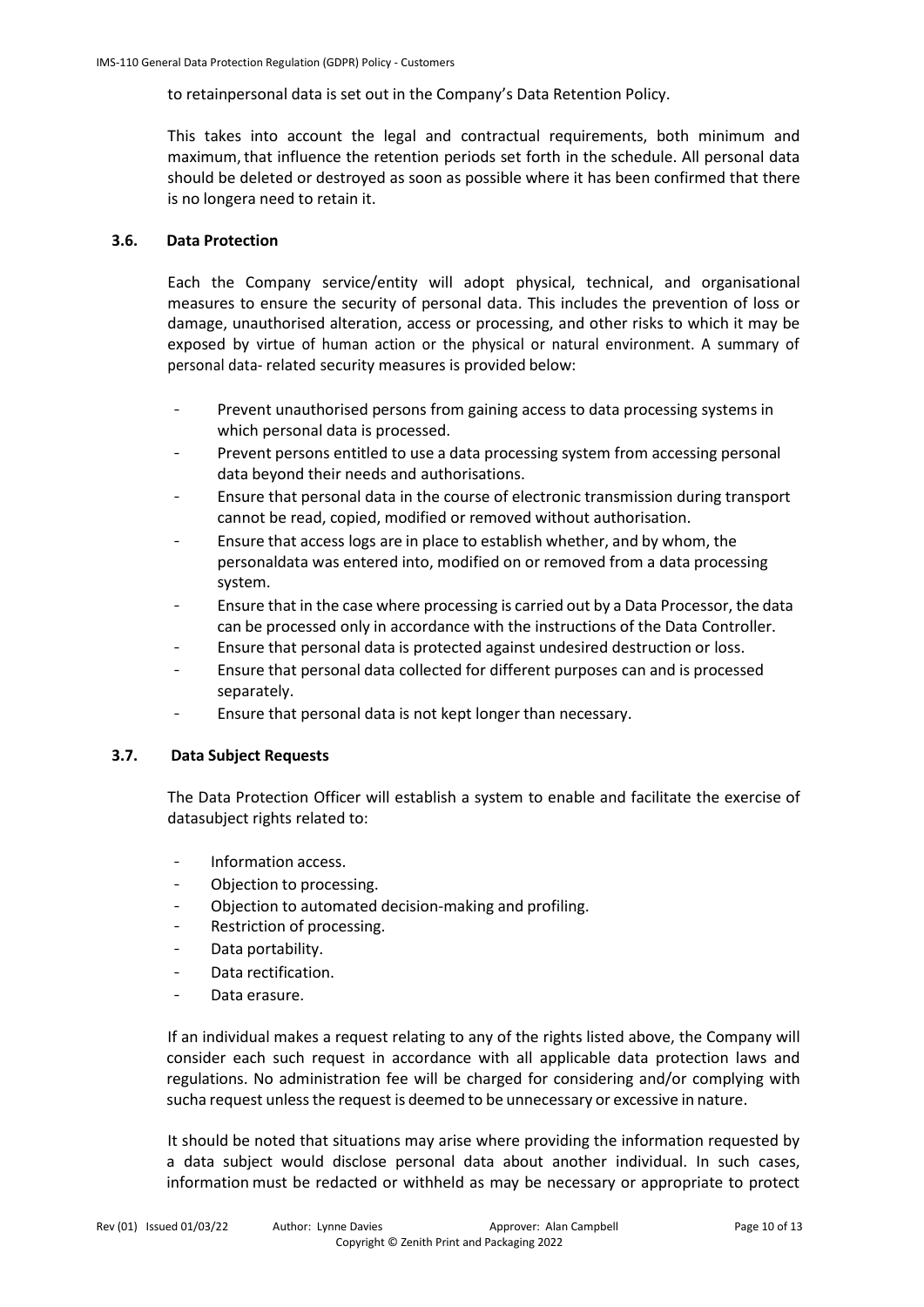that person's rights. Detailed guidance for dealing with requests from data subjects can be found in the Company's '*Data Subject Access Rights Policy and Procedure*' document.

#### **3.8. Law Enforcement Requests and Disclosures**

In certain circumstances, it is permitted that personal data be shared without the knowledge or consent of a data subject. This is the case where the disclosure of the personal data is necessary for any of the following purposes:

- The prevention or detection of crime.
- The apprehension or prosecution of offenders.
- The assessment or collection of a tax or duty.
- By the order of a court or by any rule of law.

If a the Company service/entity processes personal data for one of these purposes, then it may apply an exception to the processing rules outlined in this policy but only to the extent that not doing so would be likely to prejudice the case in question. If any the Company service/entity receives a request from a court or any regulatory or law enforcement authority for information relating to a the Company contact, you must immediately notify the Data Protection Officer who will provide comprehensive guidance and assistance.

#### **3.9. Data Protection Training**

All the Company employees that have access to personal data will have their responsibilities under this policy outlined to them as part of their staff induction training. In addition, each the Company service/entity will provide regular Data Protection training and procedural guidance for their staff.

#### **3.10. Data Transfers**

the Company's services/entities may transfer personal data to internal or third-party recipients located in another country where that country is recognised as having an adequate level of legal protection for the rights and freedoms of the relevant data subjects. Where transfers need to be made to countries lacking an adequate level of legal protection (i.e. third countries), they must be made in compliance with an approved transfer mechanism. The Company services/entities may only transfer personal data where one of the transfer scenarios listed below applies:

- The data subject has given consent to the proposed transfer.
- The transfer is necessary for the performance of a contract with the data subject
- The transfer is necessary for the implementation of pre-contractual measures taken in response to the data subject's request.
- The transfer is necessary for the conclusion or performance of a contract concluded with a third partyin the interest of the data subject.
- The transfer is legally required on important public interest grounds.
- The transfer is necessary for the establishment, exercise or defence of legal claims.
- The transfer is necessary in order to protect the vital interests of the data subject

#### **3.11. Complaints Handling**

Data subjects with a complaint about the processing of their personal data, should put forward the matter in writing to the Data Protection Officer. An investigation of the complaint will becarried out to the extent that is appropriate based on the merits of the specific case. The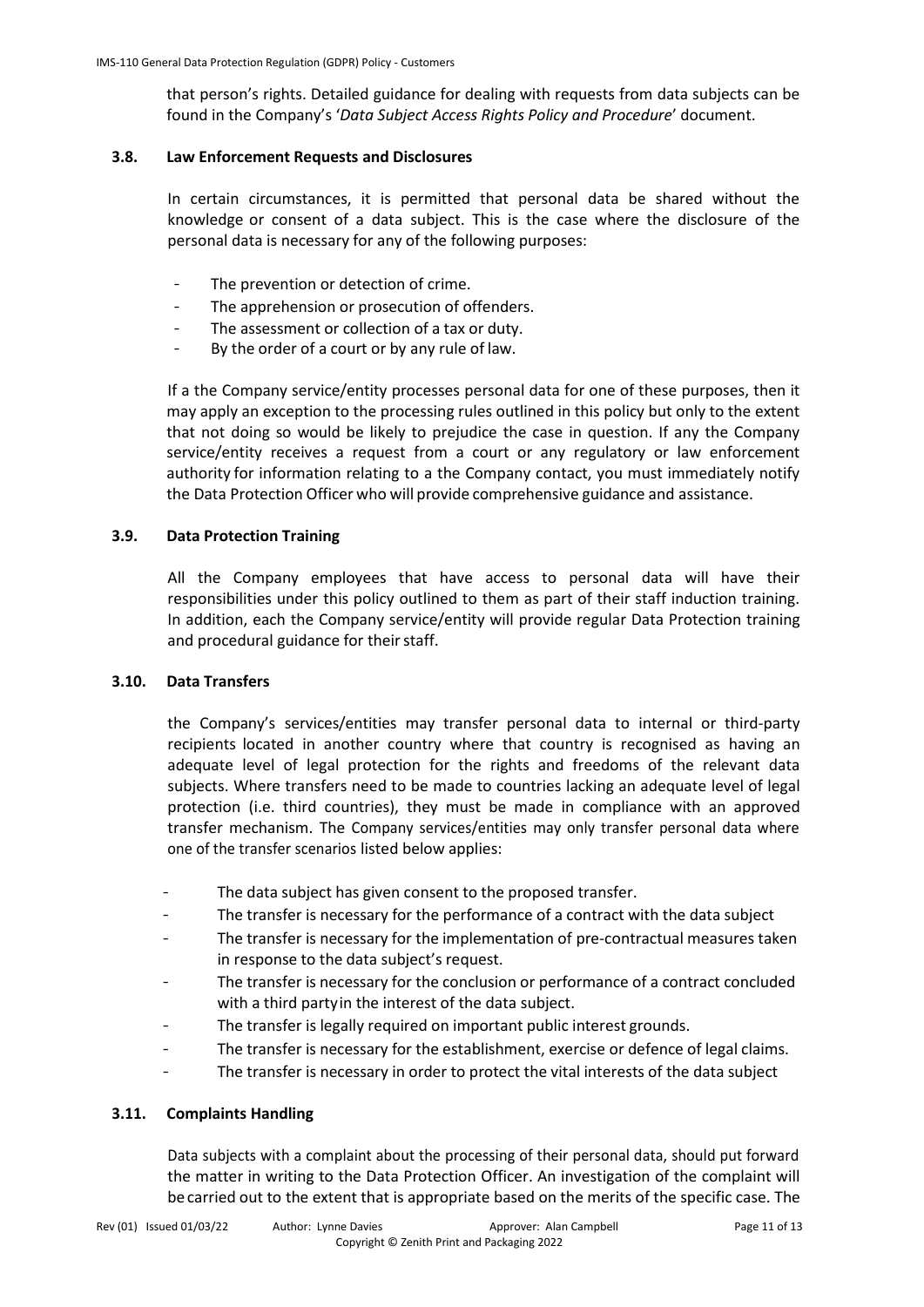DataProtection Officer will inform the data subject of the progress and the outcome of the complaint within a reasonable period. If the issue cannot be resolved through consultation between the data subject and the Data Protection Officer then the data subject may, at their option, seek redress through mediation, binding arbitration, litigation, or via complaint to theData Protection Authority within the applicable jurisdiction.

#### **3.12. Breach Reporting**

Any individual who suspects that a personal data breach has occurred as a result of the theft or exposure of personal data must immediately notify the Data Protection Officer providing adescription of what occurred.

The Data Protection Officer will investigate all reported incidents to confirm whether or not a personal data breach has occurred. If a personal data breach is confirmed, the Data ProtectionOfficer will follow the relevant authorised procedure based on the criticality and quantity of the personal data involved. For severe personal data breaches, the Company's Executive Team will initiate and chair an emergency response team to coordinate and manage the personal data breach response.

# **4: Roles and Responsibilities**

#### 4.1. Implementation

The management team of each the Company service/entity must ensure that all the Company employees responsible for the processing of personal data are aware of and comply with the contents of this policy. In addition, each the Company service/entity will make sure all third parties engaged to process personal data on their behalf (i.e. their data processors) are aware of and comply with the contents of this policy. Assurance of such compliance must be obtained from all third parties, whether companies or individuals, prior to granting them access to personal data controlled by the Company

#### 4.2. Support, Advice and Communication

For advice and support in relation to this policy, please contact the Data Protection Officer at [data@zenithprint.co.uk.](mailto:data@zenithprint.co.uk.)

#### **5: Review**

5.1. This policy will be reviewed by the Data Protection Officer every three years, unless there are any changes to regulations or legislation that would enable a review earlier.

# **6: Records Management**

6.1. Staff must maintain all records relevant to administering this policy and procedure in electronic form in a recognised the Company recordkeeping system. All records relevant to administering this policy and procedure will be maintained for a period of five years.

#### **7: Terms and Definitions**

General Data Protection Regulation (GDPR): The General Data Protection Regulation (GDPR)